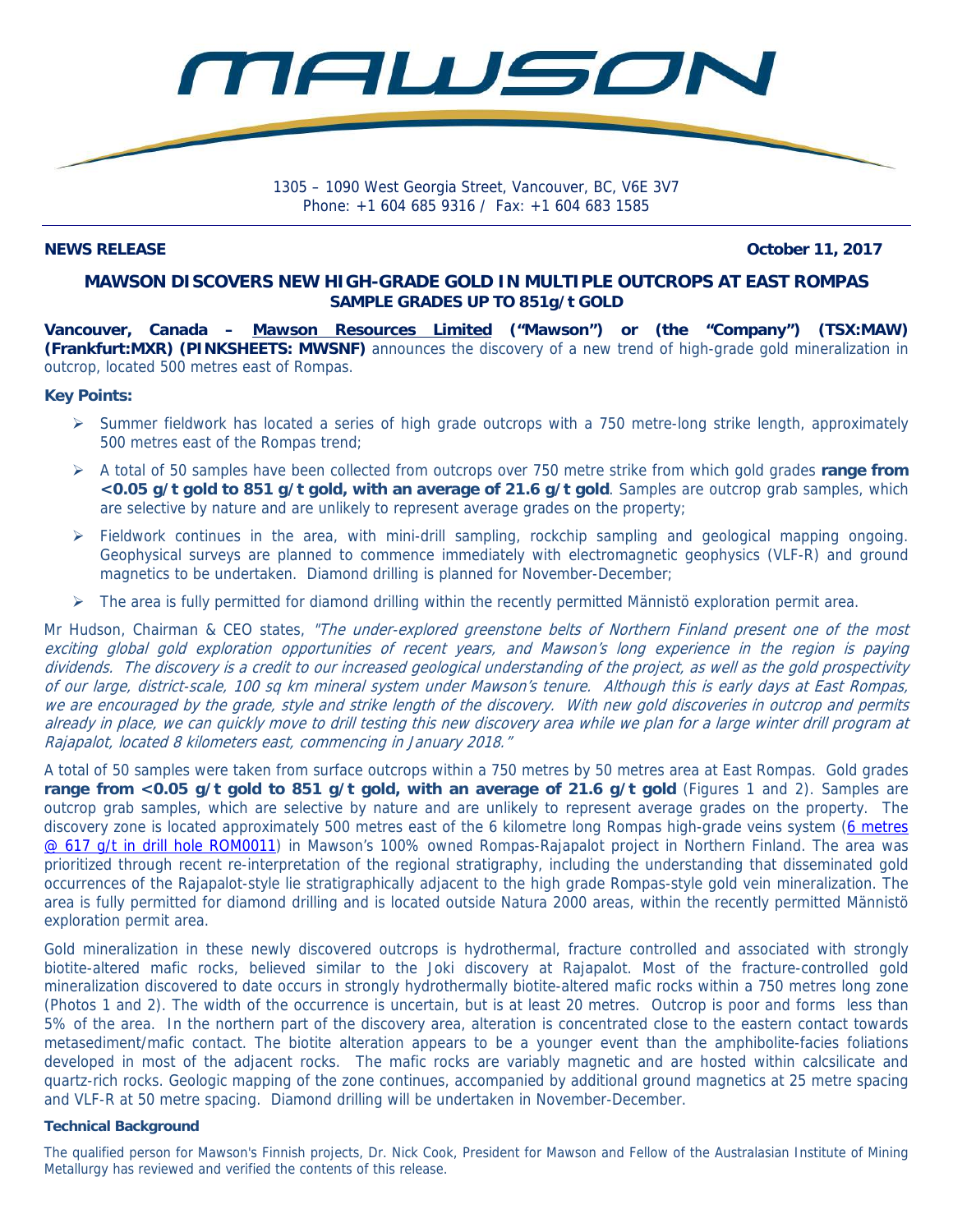Analytical samples were transported by Mawson personnel or commercial transport from site to the CRS Minlab Oy facility in Kempele, Finland. Samples were prepared at Kempele and analyzed for gold at Raahe using the PAL1000 technique which involves grinding the sample in steel pots with abrasive media in the presence of cyanide, followed by measuring the gold in solution with flame AAS equipment. The QA/QC program of Mawson consists of the systematic insertion of certified standards of known gold content, and blanks the within interpreted mineralized rock. In addition, CRS inserts blanks and standards into the analytical process.

### **About Mawson Resources Limited (TSX:MAW, FRANKFURT:MXR, PINKSHEETS:MWSNF)**

Mawson Resources Limited is an exploration and development company. Mawson has distinguished itself as a leading Nordic Arctic exploration company with a focus on the flagship Rompas and Rajapalot gold projects in Finland.

On behalf of the Board,

# **"Michael Hudson"**

Michael Hudson, Chairman & CEO

**Further Information www.mawsonresources.com**  1305 – 1090 West Georgia St., Vancouver, BC, V6E 3V7 Mariana Bermudez (Canada), Corporate Secretary, +1 (604) 685 9316, info@mawsonresources.com

#### **Forward-Looking Statement**

This news release contains forward-looking statements or forward-looking information within the meaning of applicable securities laws (collectively, "forward-looking statements"). All statements herein, other than statements of historical fact, are forward-looking statements. Although Mawson believes that such statements are reasonable, it can give no assurance that such expectations will prove to be correct. Forward-looking statements are typically identified by words such as: believe, expect, anticipate, intend, estimate, postulate, and similar expressions, or are those, which, by their nature, refer to future events. Mawson cautions investors that any forward-looking statements are not guarantees of future results or performance, and that actual results may differ materially from those in forward-looking statements as a result of various factors, including, but not limited to, capital and other costs varying significantly from estimates, changes in world metal markets, changes in equity markets, planned drill programs and results varying from expectations, delays in obtaining results, equipment failure, unexpected geological conditions, local community relations, dealings with non-governmental organizations, delays in operations due to permit grants, environmental and safety risks, and other risks and uncertainties disclosed under the heading "Risk Factors" in Mawson's most recent Annual Information Form filed on www.sedar.com. Any forward-looking statement speaks only as of the date on which it is made and, except as may be required by applicable securities laws, Mawson disclaims any intent or obligation to update any forward-looking statement, whether as a result of new information, future events or results or otherwise.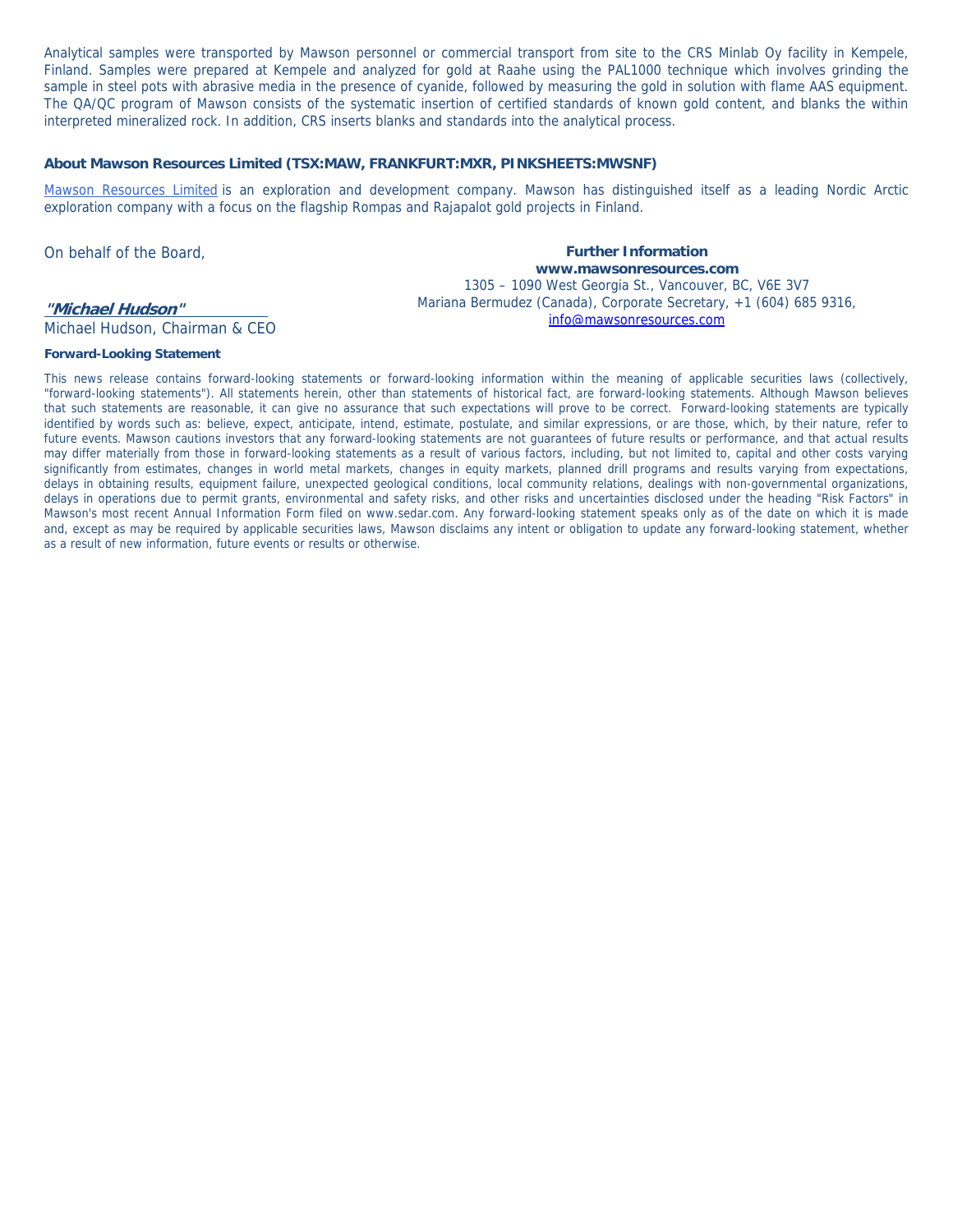

Photo 1: Extremely high-grade, visible gold from a mini-drill sample taken from the East Rompas project (minidrill diameter 25mm). No sulphides present in the sample.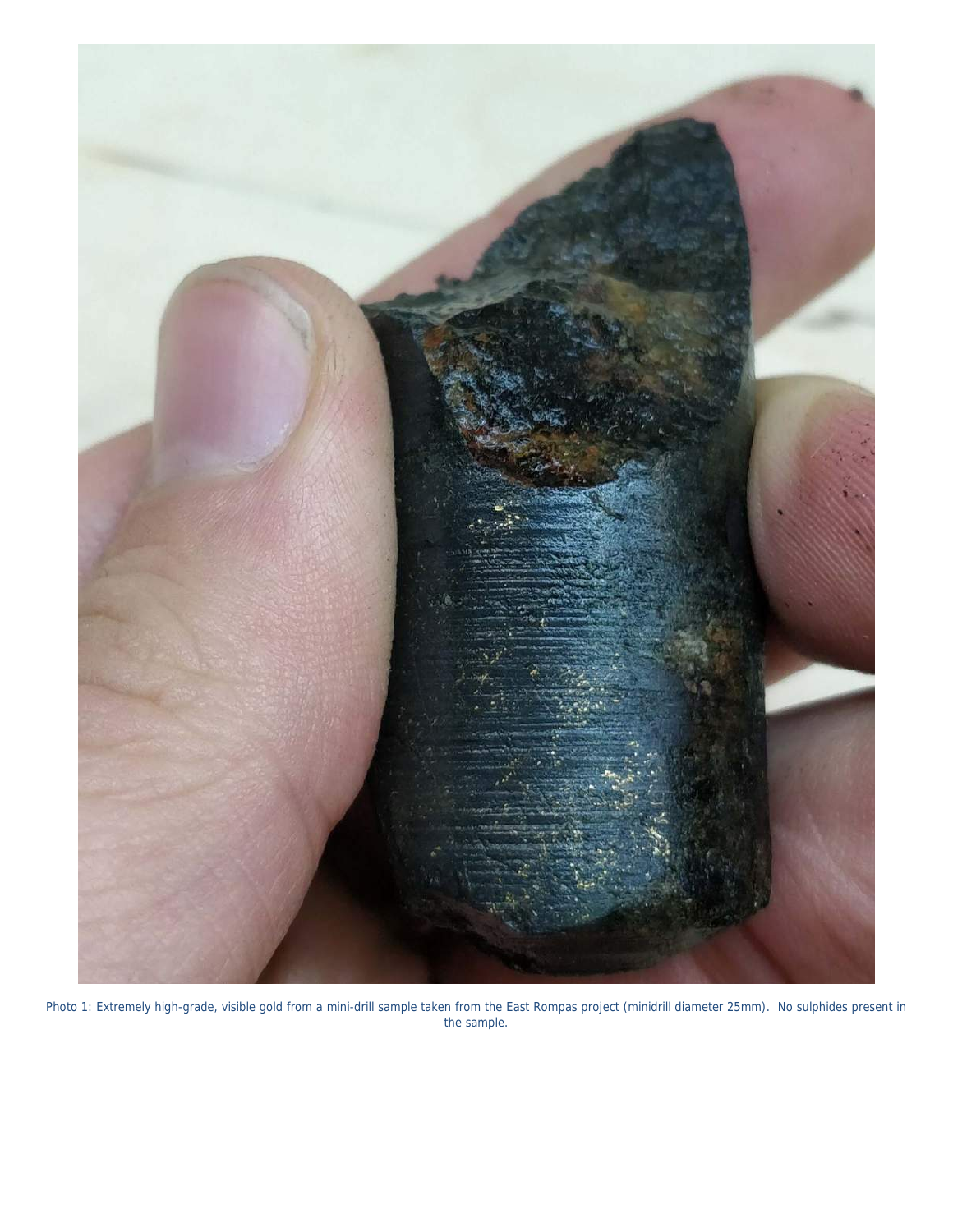

Photo 2: Thousands of gold grains (in red ellipse) panned from carbonate-bearing biotite-altered mafic rocks from the East Rompas project. Scale of gold tail in pan approxiamtely 4 centimetres.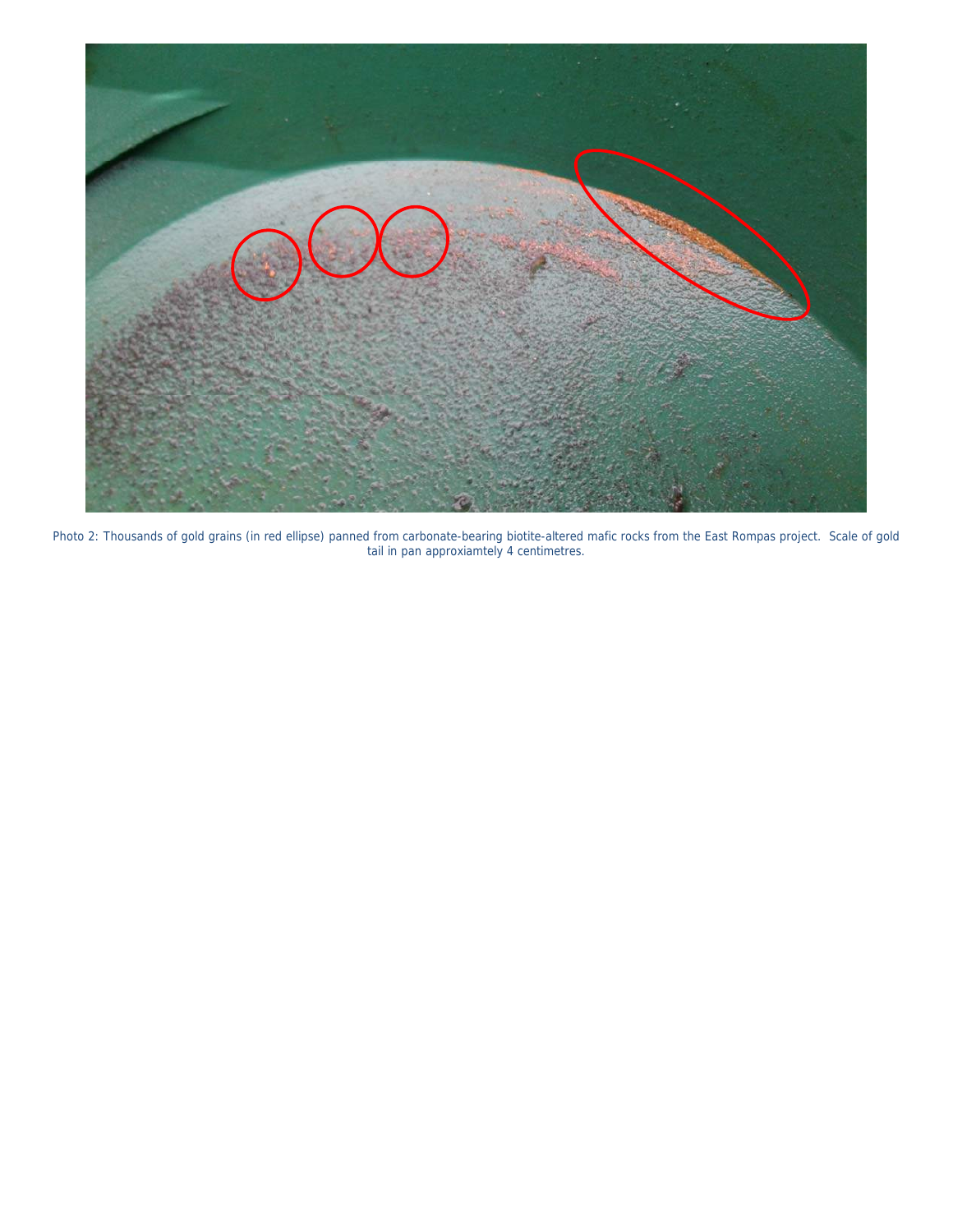

Figure 1: The Rompas and East Rompas mineralization trends.